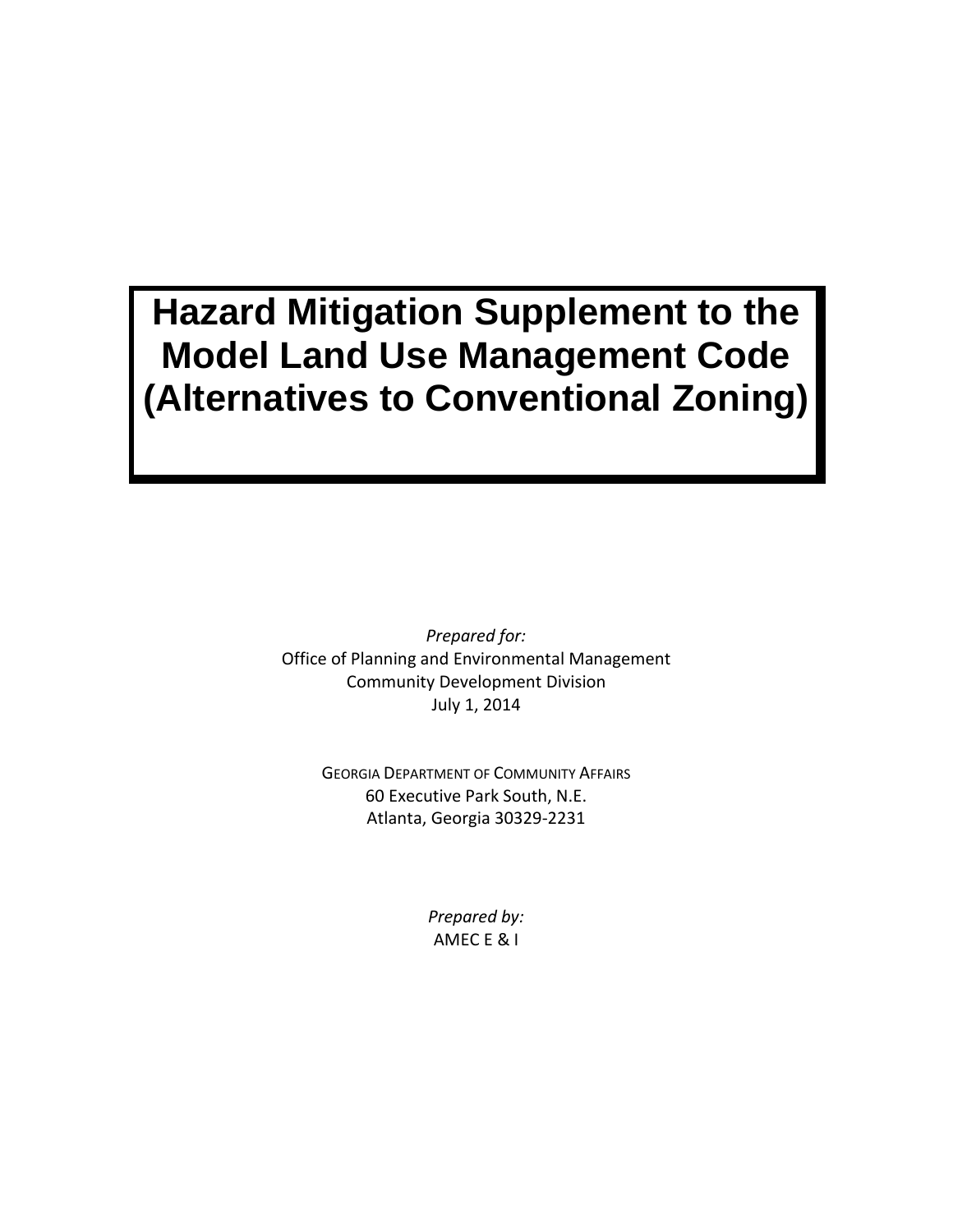#### **HAZARD MITIGATION SUPPLEMENT**

The purpose of this part of the DCA Model Code is to provide supplemental model code provisions that are in the interest of public health, safety and welfare with respect to natural hazards mitigation. These provisions draw from identified best practices for natural hazards mitigation which are applicable to the general nature, purpose and intent of local zoning. Each provision is intended to serve as a supplement to provision(s) of the DCA Model Code, as referenced. The provisions may also be used to supplement existing relevant ordinances that have already been adopted by a community.

#### **I. Flood Damage Prevention (§3-3) Supplement**

The purpose of this supplement to DCA Model Code §3-3 *Flood Damage Prevention* is to provide additional provisions to limit the extent to which new development may cause increased flooding elsewhere, to protect natural resources, and to protect from flooding any new buildings and infrastructure that are essential to public health, safety and welfare.

These supplemental provisions may be incorporated into DCA Model Code §3-3 for adoption as a whole, or the provisions can be amended into a similar relevant ordinance that has previously been adopted by a community. If these provisions are inserted into an existing ordinance that is not based on DCA Model Code §3-3, it is recommended that the following standards from DCA Model Code §3-3 also be considered for inclusion, as the application of these standards are important to the effectiveness of local floodplain regulations:

- Increased Freeboard : see Sections  $\S 3-3-34$  (b),  $\S 3-3-35$  (a),  $\S 3-3-36$  (a),  $\S 3-3-37$  (a) and (b), §3-3-3-43 (b), §3-3-44 (b), and §3-3-45 (b)
- Compensatory Storage Alterative: see Section §3-3-26 (a)

*Commentary: Compensatory storage is a less restrictive alternative to "no fill" requirements. Communities that do not wish to prohibit all development, including earthen fill, within the future-conditions floodplain are encouraged to include the compensatory storage provision of Section §3-3-26 in their local codes. To implement a higher standard, see #3 under Supplemental Provisions below.*

 Cumulative Substantial Improvement Standard: see Section § 3-3-5 (specifically, definitions for *substantial damage*, *substantial improvement*, and *substantially improved existing manufactured home park or subdivision*)

#### *Supplemental Provisions:*

1. Add to Section §3-3-5:

Critical facilities: Any public or private facility, which, if flooded, would create an added dimension to the disaster or would increase the hazard to life and health. Critical facilities include:

(a) structures or facilities that produce, use, or store highly volatile, flammable, explosive, toxic, or water-reactive materials;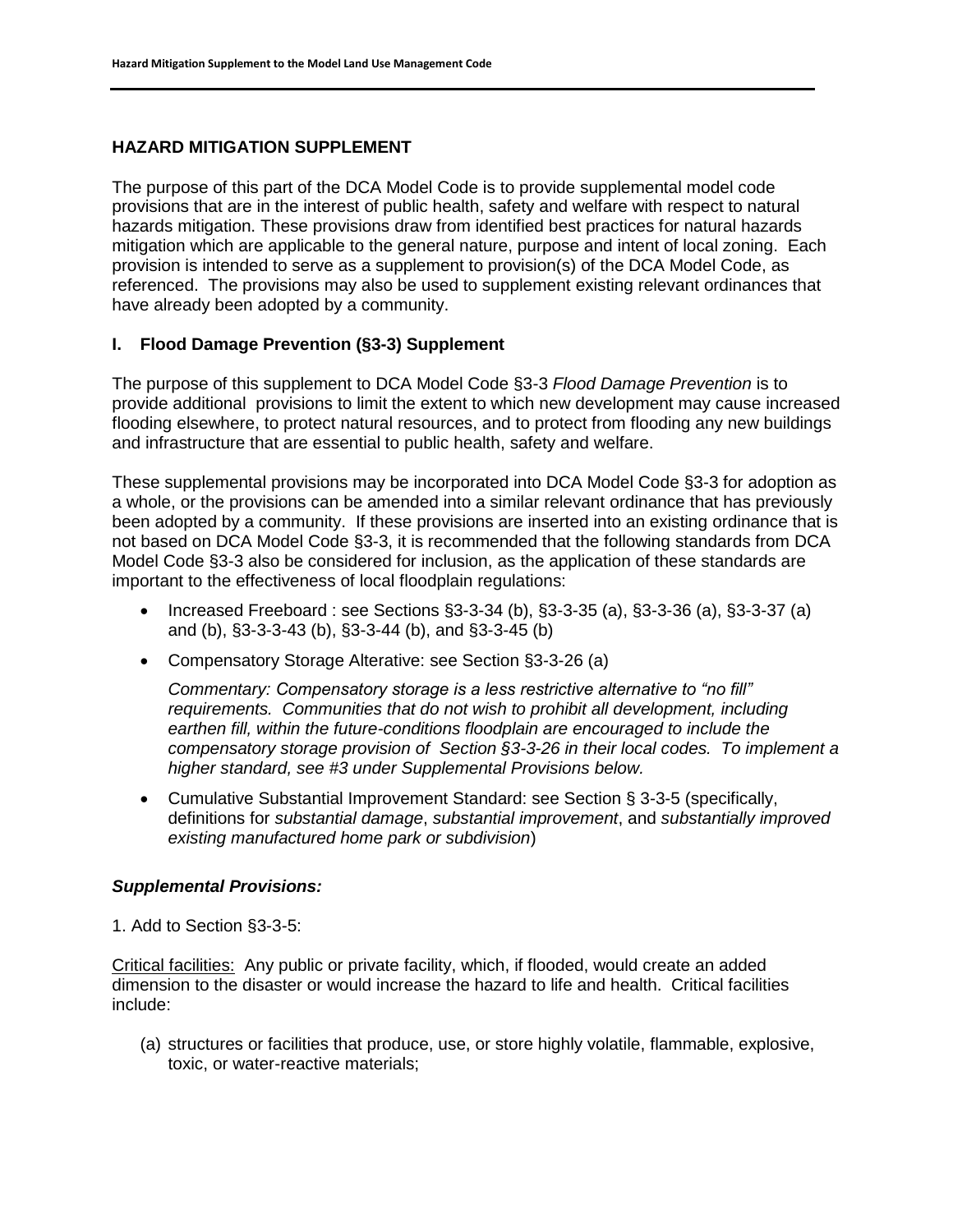- (b) hospitals and nursing homes, and housing for the elderly, which are likely to contain occupants who may not be sufficiently mobile to avoid the loss of life or injury during flood and storm events;
- (c) emergency operation centers or data storage centers which contain records or services that may become lost or inoperative during flood and storm events; and
- (d) generating plants, and other principal points of utility lines.

Freeboard: The height above the base flood elevation at which a structure is built.

2. (New) Section §3-3-\_\_\_\_\_\_ (suggested placement is before §3-3-47) STANDARDS FOR CRITICAL FACILITIES

- (a) Critical facilities shall not be located in the 100-year floodplain or the 500-year floodplain.
- (b) All ingress and egress from any critical facility must be protected to the 500-year flood elevation.

## 3. (Modified) Section §3-3-25 LIMITATIONS REGARDING FUTURE-CONDITIONS FLOODPLAIN

No development**, including earthen fill,** shall be allowed within the future-conditions floodplain that could result in any of the following:

- (a) Raising the base flood elevation or future-conditions flood elevation **equal to or more than 0.01 foot**;
- (b) Reducing the base flood or future-conditions flood storage capacity;
- (c) Changing the flow characteristics as to the depth and velocity of the waters of the base flood or future-conditions flood as they pass both the upstream and the downstream boundaries of the development area; or,
- (d) Creating hazardous or erosion-producing velocities, or resulting in excessive sedimentation.

*Commentary: Prohibiting earthen fill ("no fill" requirement) is more restrictive than a compensatory storage requirement. Communities that wish to implement this higher standard do not need a compensatory storage alternative; as such, in conjunction with the changes above, Section §3-3-26(a) of the Model Code should be deleted to ensure consistency among the applicable provisions.*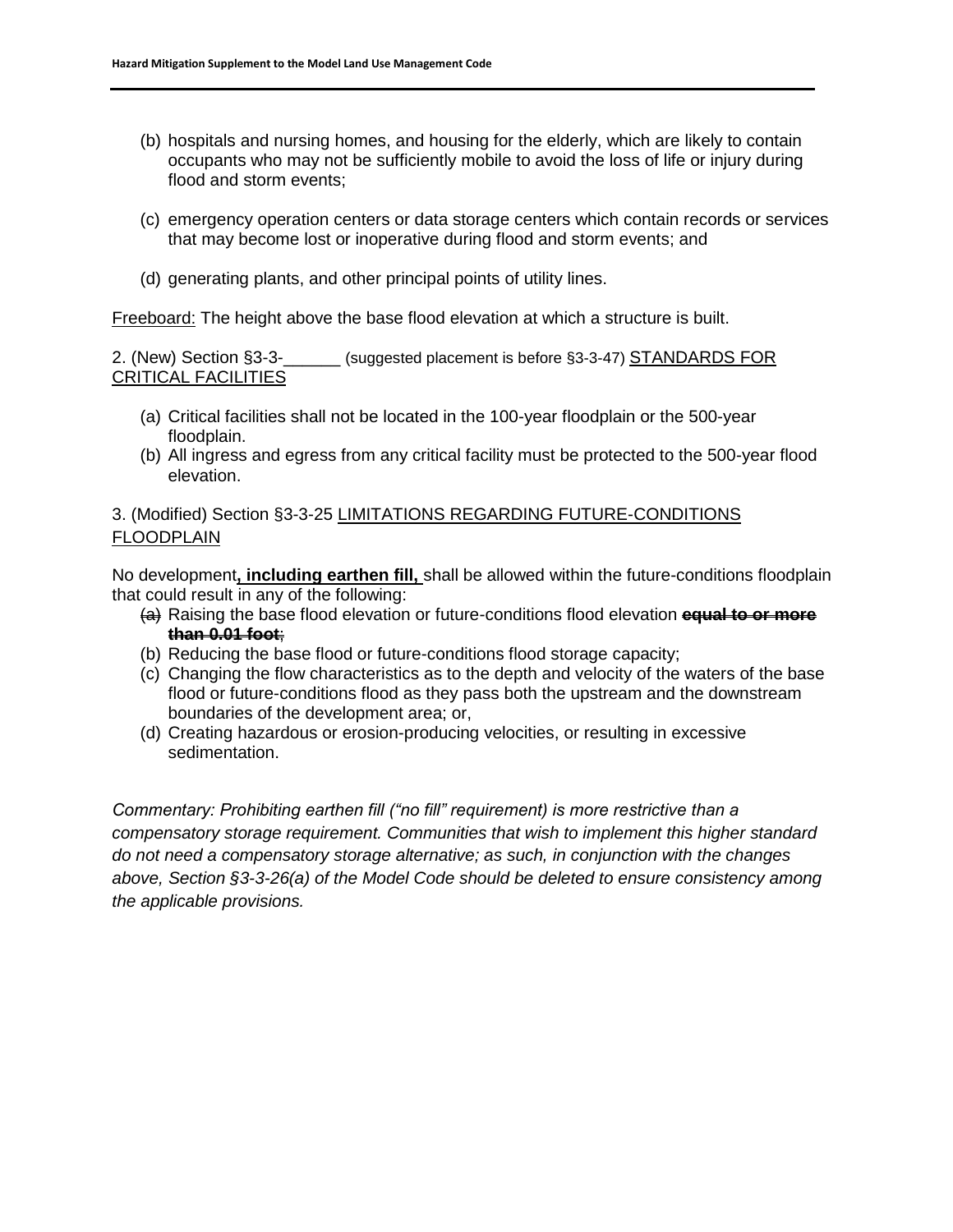# **II. Tree Protection (§4-4) Supplement**

The purpose of this supplement to DCA Model Code §4-4 *Tree Protection* is to provide additional provisions and guidance to limit the extent to which trees may cause damage to public utilities and properties in a severe storm event, thus offering protection to utilities and facilities which are essential to public health, safety and welfare.

These supplemental provisions may be incorporated into DCA Model Code §4-4 for adoption as a whole, or the provisions can be amended into a similar relevant ordinance that has previously been adopted by a community.

#### *Supplemental Provisions:*

#### (New) Section §4-4-6 REQUIREMENTS FOR PLANTING NEAR OVERHEAD UTILITIES

In addition to Table 4-4-1, the following method shall guide the location of trees in the vicinity of above-ground utilities: Determine the measurement of half the average mature crown spread of the tree, then add 15 feet to the measurement. The resulting number of feet is the closest to an overhead power line that a tree may be safely planted.





#### **III. Landscaping and Buffers (§4-5) Supplement**

The purpose of this supplement to DCA Model Code §4-5 *Landscaping and Buffers* is to provide additional provisions and guidance regarding species of trees which are more resistant to damage from high winds. The use of wind resistant tree species can limit the extent to which trees may cause damage in a severe storm event, thus helping to protect the public health, safety and welfare.

These supplemental provisions may be incorporated into DCA Model Code §4-5 for adoption as a whole, or the provisions can be amended into a similar relevant ordinance that has previously been adopted by a community.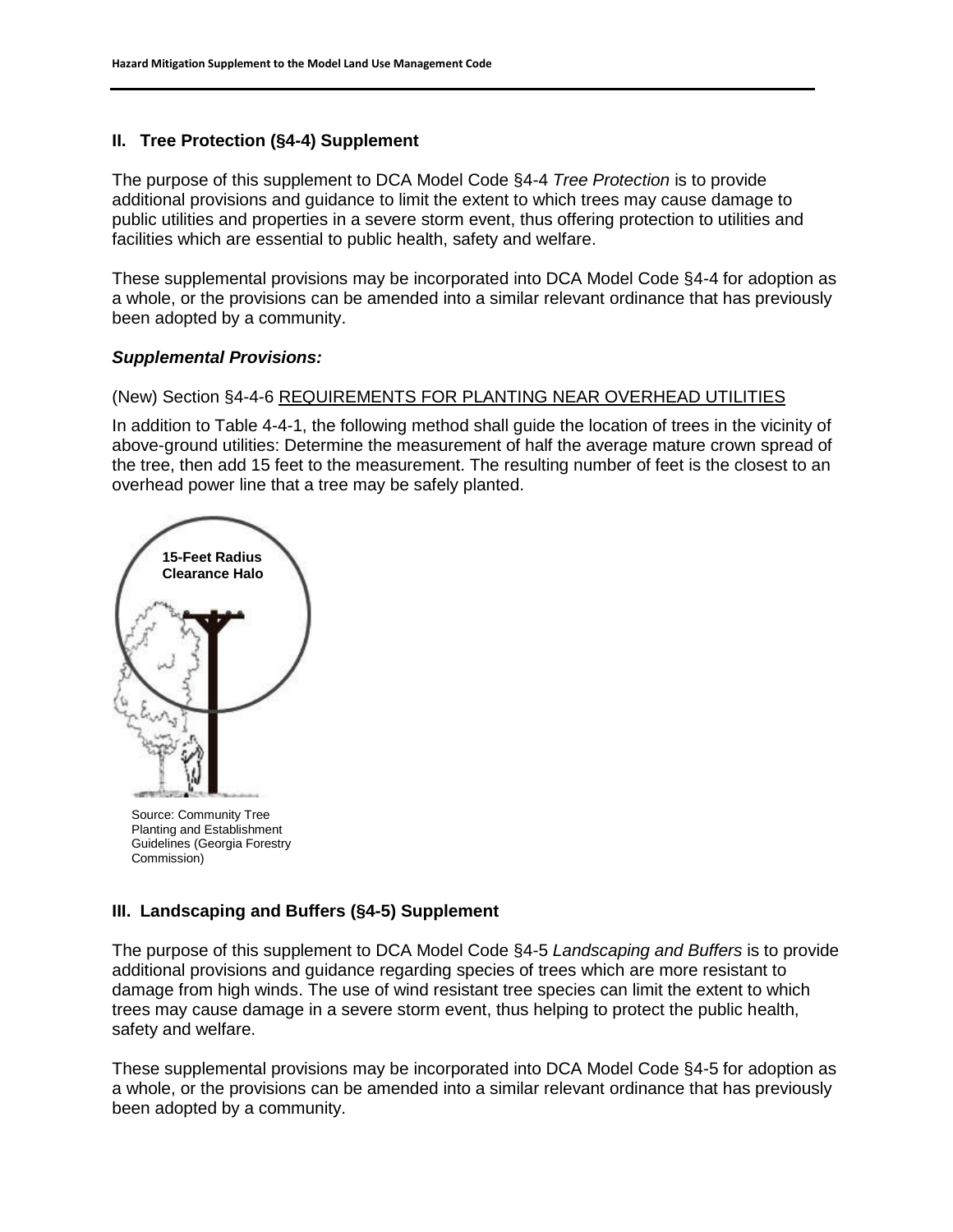# *Supplemental Provisions:*

## (New) Section §4-5-14.8 WIND RESISTANT NATIVE TREE SPECIES

| Large Trees 40+ Feet          |                                   |                        |              |
|-------------------------------|-----------------------------------|------------------------|--------------|
| <b>Common Name</b>            | <b>Botanical Name</b>             | <b>Wind Resistance</b> |              |
|                               |                                   | <b>High</b>            | Med-High     |
| American holly                | llex opaca                        | x                      |              |
| <b>Baldcypress</b>            | Taxodium distichum var. distichum | X                      |              |
| <b>Black tupelo</b>           | Nyssa sylvatica                   |                        | $\mathsf{x}$ |
| Live oak                      | Quercus virginiana                | X                      |              |
| Mockernut hickory             | Carya tomentosa                   |                        | X            |
| Pignut hickory                | Carya glabra                      |                        | X            |
| Post oak                      | Quercus stellata                  |                        | X            |
| <b>River birch</b>            | Betula nigra                      |                        | $\mathsf{x}$ |
| Schumard oak                  | Quercus schumardii                |                        | $\mathsf{x}$ |
| Southern magnolia             | Magnolia grandiflora              | x                      |              |
| Swamp chestnut oak            | Quercus michauxii                 |                        | $\mathsf{x}$ |
| Sweetgum                      | Liquidambar styraciflua           |                        | X            |
| White ash                     | Fraxinus americana                |                        | X            |
| White oak                     | Quercus alba                      |                        | X            |
| <b>Small Trees 15-40 Feet</b> |                                   |                        |              |
| <b>Common Name</b>            | <b>Botanical Name</b>             | <b>Wind Resistance</b> |              |
|                               |                                   | High                   | Med-High     |
| American hophornbean          | Ostrya virginiana                 |                        | X            |
| Florida sugar maple           | Acer saccharum subsp. floridanum  |                        | X            |
| <b>Flowering Dogwood</b>      | Cornus florida                    | X                      |              |
| Fringe tree                   | Chionanthus virginicus            |                        | $\pmb{\chi}$ |
| Turkey oak                    | Quercus laevis                    | X                      |              |
| Yaupon holly                  | Ilex vomitoria                    | X                      |              |

Sources: LSU AgCenter publication: Make Wise Tree Removal Decisions Before a Hurricane (Hallie Dozier and Steven Wright, 2013)[, www.lsuagcenter.com;](http://www.lsuagcenter.com/) UGA College of Agricultural and Environmental Sciences publication: Native Plants for Georgia Part 1: Trees, Shrubs and Woody Vines (Gary Wade, 2011), www.caes.uga.edu/publications

#### **IV. Manufactured Home Parks (§6-23) Supplement**

The purpose of this supplement to DCA Model Code §6-23 *Manufactured Home Parks* is to provide additional provisions and guidance regarding inclusion of storm shelters in manufactured home parks. The inclusion of properly constructed storm shelters in manufactured home parks can provide a safe refuge for residents during a tornado or severe storm event, thus helping to protect the public health, safety and welfare.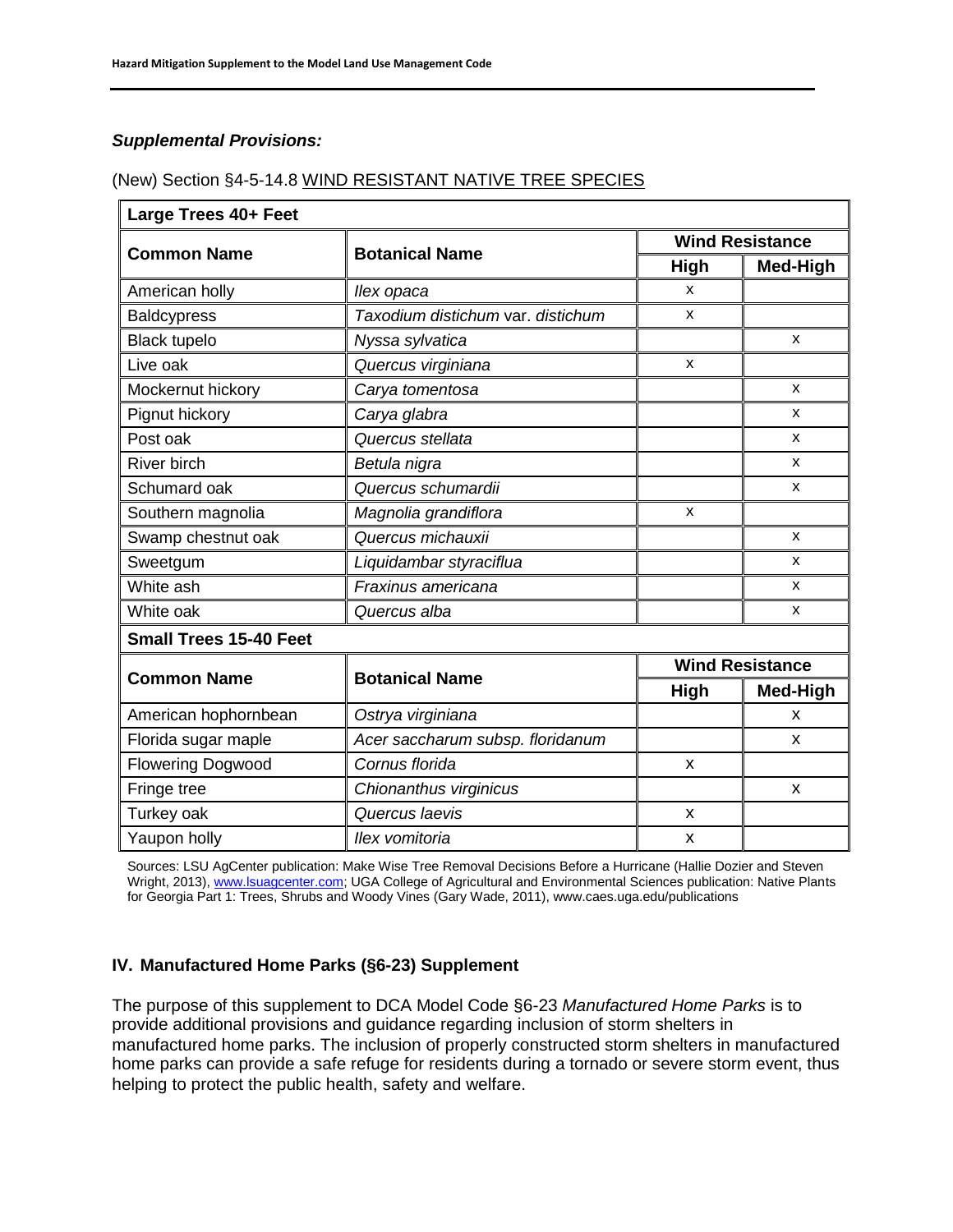These supplemental provisions may be incorporated into DCA Model Code §6-23 for adoption as a whole, or the provisions can be amended into a similar relevant ordinance that has previously been adopted by a community.

#### *Supplemental Provisions:*

## 1. Add to Section §3-3-5:

Storm Shelter: A building, structure or portions thereof, constructed in accordance with this Code Section and intended to shelter all manufactured home park residents during a severe wind storm event, such as a tornado or hurricane.

2. (New) Section §6-23-5.12 Storm Shelters. Storm shelters when constructed shall be in compliance with International Building Code (IBC) Section 423. Storm shelters shall be maintained by the manufactured home park owner.

# *OR*

(New) Section §6-23-5.12 Community Storm Shelters. A storm shelter shall be constructed to accommodate all residents of the manufactured home park. The shelter shall be constructed in compliance with International Building Code (IBC) Section 423. Storm shelters shall be maintained by the manufactured home park owner.

#### *Commentary:*

- *1. International Building Code (IBC) Section 423 requires storm shelter construction be in compliance with International Code Council (ICC) / National Storm Shelter Association (NSSA) 500 Standard for the Design and Construction of Storm Shelters. "ICC 500" includes standards for both community storm shelters (generally, an occupant load that is 16 or greater) and residential storm shelters (occupant load does not exceed 16).*
- *2. Communities may want to consider placing minimum thresholds on mandated storm shelter construction. An example is requiring shelters to be built in new manufactured home parks of (#) or more homes and/or any existing parks that add (#) or more units.*
- *3. DCA's optional Disaster Resilient Construction (DRC) codes, Appendix R (for the International Residential Code, or IRC) and Appendix N (for the IBC) provide standards for storm shelters and safe rooms when constructed as separate detached buildings or as internal areas within buildings. The DRC codes may be adopted to regulate construction of such structures or, as applied in this model code supplement, to guide new standards for specific uses in existing local codes.*

#### **V. Signs (§6-36) Supplement**

The purpose of this supplement to DCA Model Code §6-36 *Signs* is to provide additional provisions and guidance regarding wind resistant design for signs. The inclusion of wind resistant design standards for signs can contribute to reduced damage to property and persons during a tornado or severe storm event, thus helping to protect the public health, safety and welfare.

These supplemental provisions may be incorporated into DCA Model Code §6-36 for adoption as a whole, or the provisions can be amended into a similar relevant ordinance that has previously been adopted by a community. If these provisions are inserted into an existing ordinance that is not based on DCA Model Code §6-36, it is recommended that the following